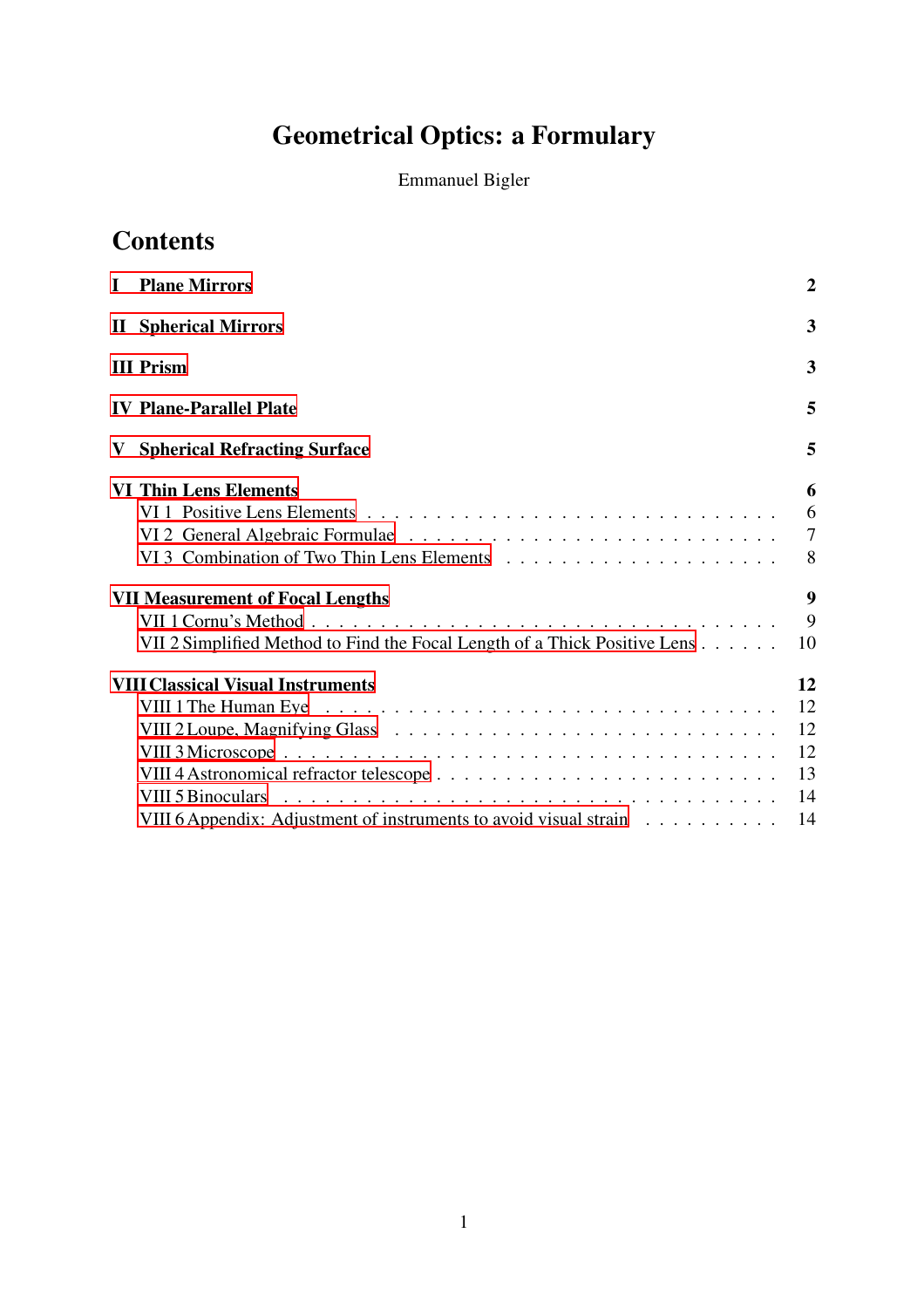## Introduction

The practice of fully automatic cameras, of which the mobile phone may be an emblematic example in amateur photography at the beginning of the 21st century, naturally takes the photographer away from the old principles of optical image formation, and when moving to medium format or large format film cameras, and even more when starting a do-it-yourself camera construction project – e.g. a large format self-built camera, an exciting challenge – this will raise many questions to which discussion forums try to answer.

Of course, it is the rule to practice medium or large format without ever using the equations and diagrams of academic courses! The purely manual, visual and tactile link of the photographer with a camera devoid of any automatism seems at a first glance incompatible with a kind of intellectual approach that would like to model everything and calculate all settings in advance... But on the other hand, the number of frequently asked technical questions on image formation, lenses, sharpness, depth of field and diffraction effects on discussion forums shows us that a quick look at good books and basic training courses in optics will never harm an artistic practice.

The purpose of this formulary is therefore to encourage readers who want to go further in their practice of medium and large format cameras – practitioners of smaller film formats and digital cameras being also welcome!!!– to reread classic textbooks in geometrical or instrumental optics, and to keep this formulary handy to quickly find a formula or a diagram.

## <span id="page-1-0"></span>I Plane Mirrors

The image A' is symmetrical from A with respect to the mirror plane.



Figure 1: The image in a plane mirror is symmetrical of the object with respect to the plane of the mirror.

Successive images given by a combination of plane mirrors can be constructed geometrically

- even number of mirrors  $=$  rotation  $+$  translation
- odd number of mirrors = symmetry + translation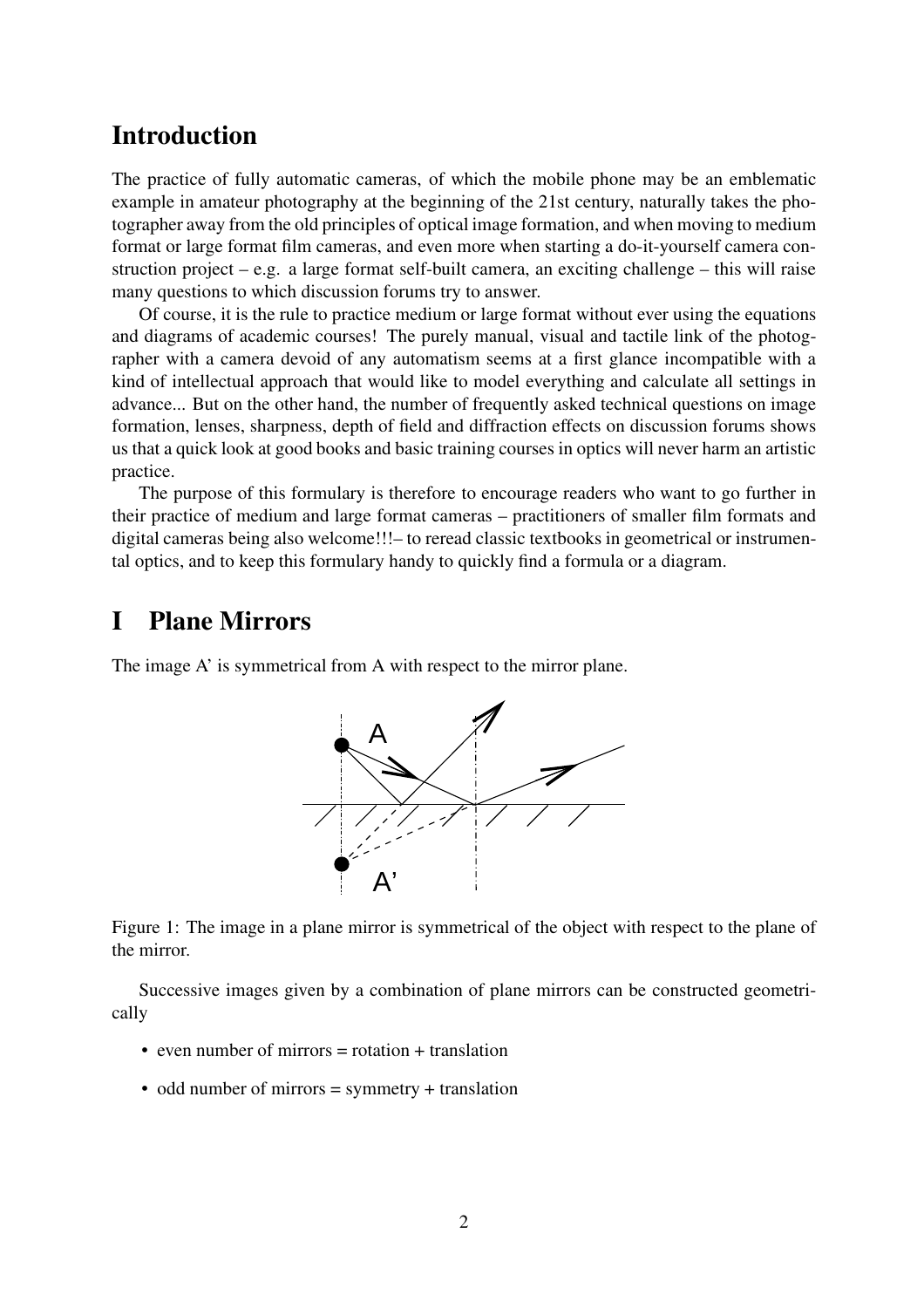## <span id="page-2-0"></span>II Spherical Mirrors

Paraxial algebraic formulae: e.g.  $\overline{CS} = -\overline{SC}$ 



Converging spherical mirror, paraxial constructions

An incident ray parallel to the axis passes through the focal point *F* after reflection; a ray passing through the centre *C* returns back to itself after reflection.

> 1 *CA*  $+$ 1  $\frac{1}{CA'}$

1

1

2 *CS*

2 *SC*

$$
\overline{CS} = R; \overline{SF} = f = \frac{SC}{2}
$$

formulae with origins at the mirror centre *C*

formulae with origins at the mirror vertex *S*

formulae with origins at the mirror vertex *S* 
$$
\frac{1}{\overline{SA}} + \frac{1}{\overline{SA'}} =
$$
  
image magnification  $M = -\frac{f}{\overline{FA}} = -\frac{\overline{FA'}}{f}; \overline{FA} \times \overline{FA'} = f^2$ 

## <span id="page-2-1"></span>III Prism



Figure 2: Deflection of light by a prism, general case

Angle of the prism *A*, refractive index *n*, deflection *D*, fundamental equations

 $\sin i = n \sin r$ ;  $\sin i' = n \sin r'$ ;  $r + r' = A$ ;  $D = i + i' - A$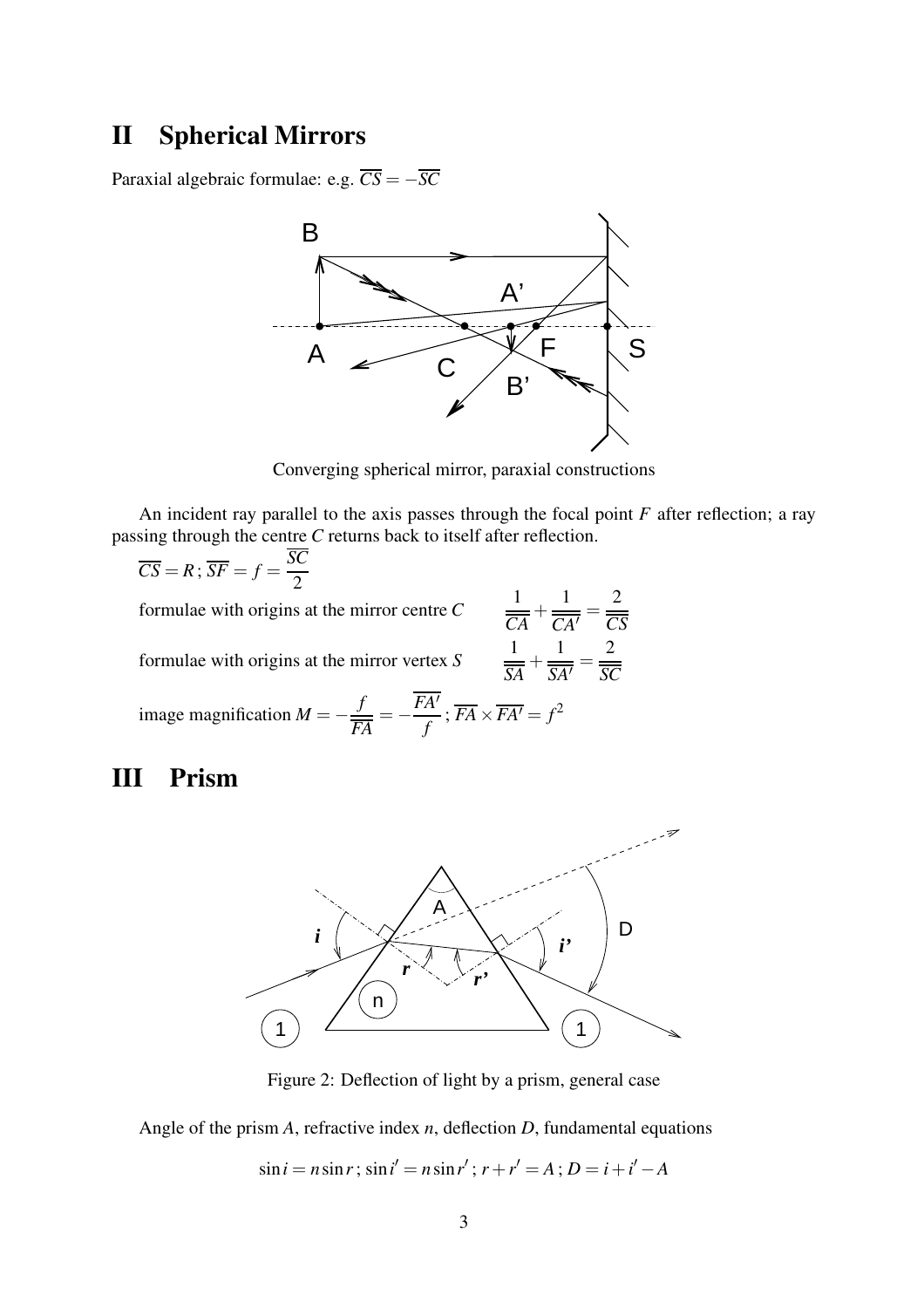A minimum of deflection exists in the symmetrical configuration where  $i = i'$  and  $r = r'$ . In this particular case we get

$$
i=\frac{D_m+A}{2}; r=\frac{A}{2}
$$

the index of the prism is deduced from it, which allows measurements of *n*.

$$
n = \frac{\sin \frac{D_m + A}{2}}{\sin \frac{A}{2}}
$$

Prism with a small angle



Figure 3: Light deflection by a prism with a small angle

In this case, we have the approximate relation:  $D = (n-1)A$ . Even if the prism is of low angle, and even more in the general case, a prism is only stigmatic for parallel rays at the entrance, in other words a source point at infinity. A source point at a finite distance will give a blurred image at the output. Moreover, in polychromatic lighting, the dispersion of colours further worsens the phenomenon.

Dispersion: the refractive index *n* depends the wavelength of light  $\lambda$ , and therefore *D* depends on  $λ$ .



Figure 4: Relation between the dispersion of the prism and its geometry

Taking into account that  $\frac{dn}{dt}$ *d*λ depends on glass properties, it follows

$$
\frac{dD}{d\lambda} = \frac{dD}{dn} \times \frac{dn}{d\lambda}
$$

 $\frac{dD}{dn}$  can be calculated geometrically and is equal to  $\frac{b}{l_2}$ .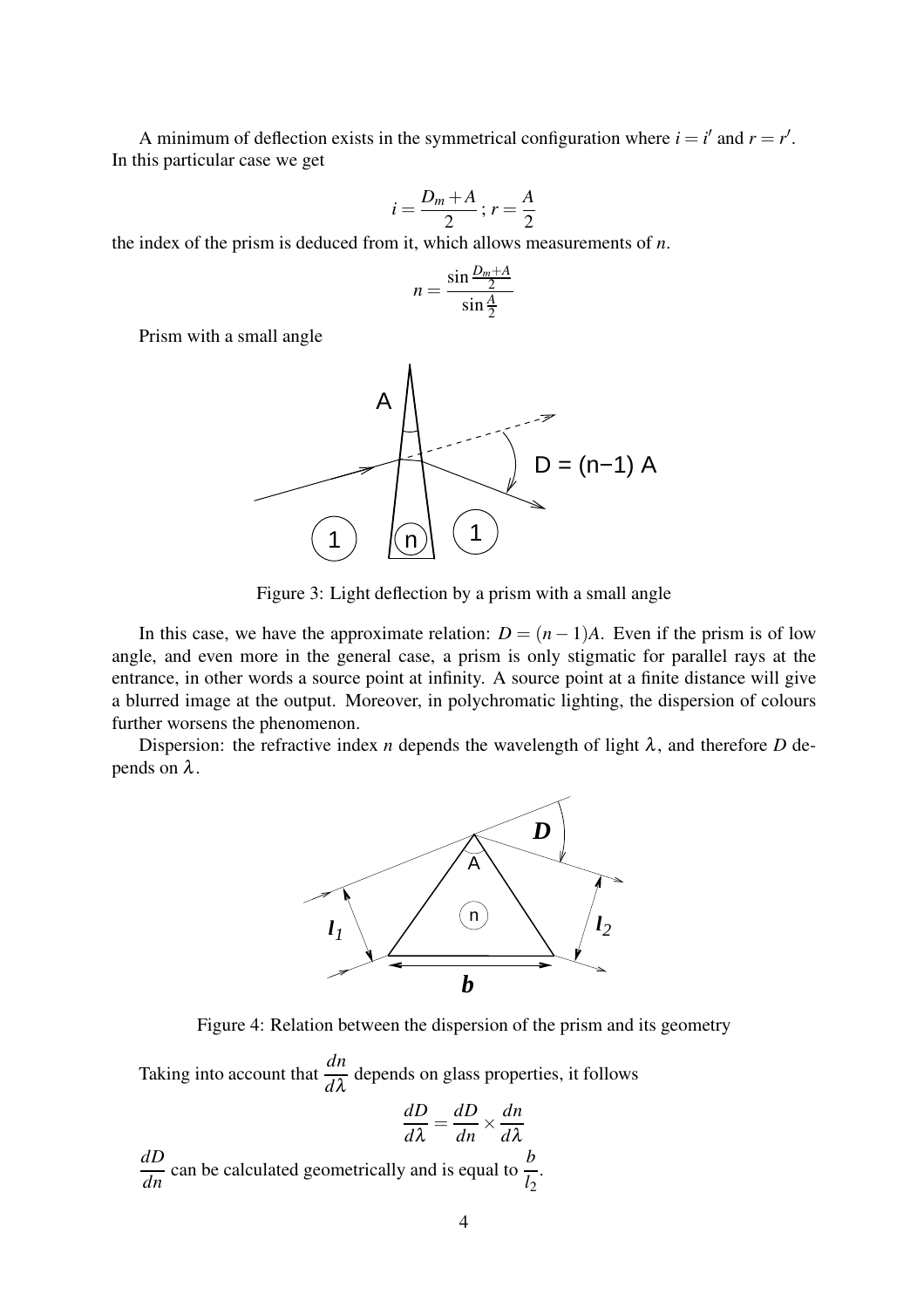## <span id="page-4-0"></span>IV Plane-Parallel Plate



Figure 5: The effect of a plane-parallel plate is a constant translation between the object and the image

$$
\overline{AA'} = \overline{HH'} \left( 1 - \frac{1}{n} \right)
$$

Example:  $air/glass : n =$ 3 2  $;\overline{AA'}\simeq \frac{1}{2}$ 3 *HH*′

## <span id="page-4-1"></span>V Spherical Refracting Surface

Lagrange-Helmholtz Formula

$$
n_1\overline{A_1B_1}\sin u_1 = n_2\overline{A_2B_2}\sin u_2
$$

$$
f_1 = \overline{SF_1} = \overline{SC} \frac{n_1}{n_1 - n_2}; f_2 = \overline{SF_2} = \overline{SC} \frac{n_2}{n_2 - n_1}
$$



Figure 6: Paraxial object-image ray tracing in a spherical refracting surface

In a spherical refracting surface

- The refracting surface only exists if refractive indices  $n_1$  and  $n_2$  are different!
- Focal lengths  $f_1$  and  $f_2$  are therefore different;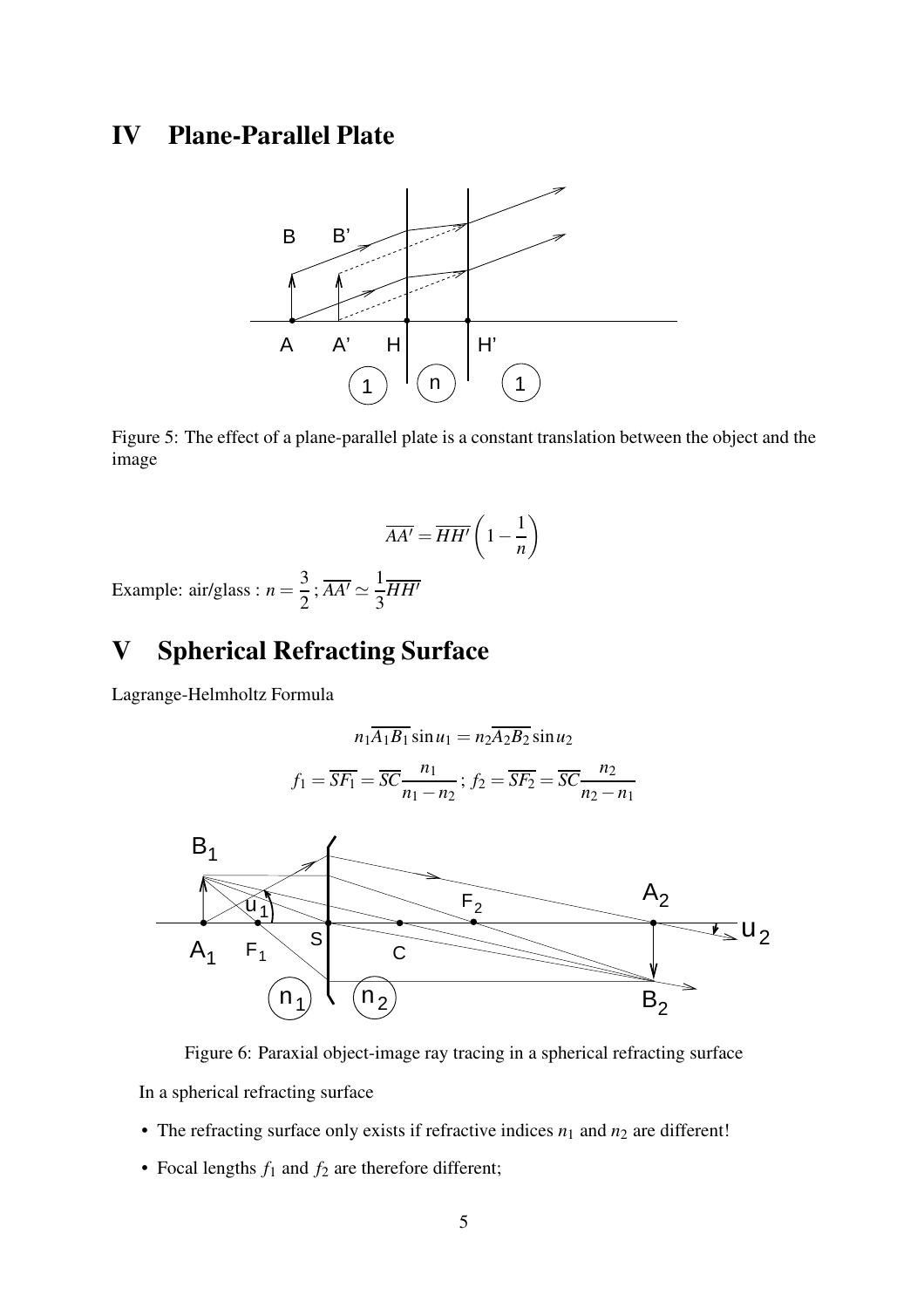- Any light ray passing through the centre *C* is not deflected;
- But any ray passing through the vertex *S* is deflected! (Be careful, do not make a confusion with what happens in a thin lens element)



Figure 7: Ray tracing for a spherical refractive surface, according to the refractive indices of the media

Formulae with origins at the vertex *S*

$$
\frac{n_1}{\overline{SA_1}} - \frac{n_2}{\overline{SA_2}} = \frac{n_1 - n_2}{\overline{SC}}
$$

Formulae with origins at the centre *C* (please note how **indices 1 and 2 are swapped** with respect to the other formula with origins a the vertex)

$$
\frac{n_1}{\overline{CA_2}} - \frac{n_2}{\overline{CA_1}} = \frac{n_1 - n_2}{\overline{CS}}
$$

## <span id="page-5-1"></span><span id="page-5-0"></span>VI Thin Lens Elements

#### VI 1 Positive Lens Elements

Descartes' formulae "arithmetic" (all positive quantities) for photographic lenses, or other photographic applications, projection of slides or transparencies with a real object *A*<sup>1</sup> and a real image *A*<sup>2</sup> read as follows

$$
p = A_1 S
$$
;  $p' = SA_2$ ;  $f = FS = SF'$ ;  $\left| \frac{1}{p} + \frac{1}{p'} = \frac{1}{f} \right|$ 

In order for the object-image conjugation to take place, it can be shown that a minimum object-image distance is required

$$
A_1A_2\geq 4f
$$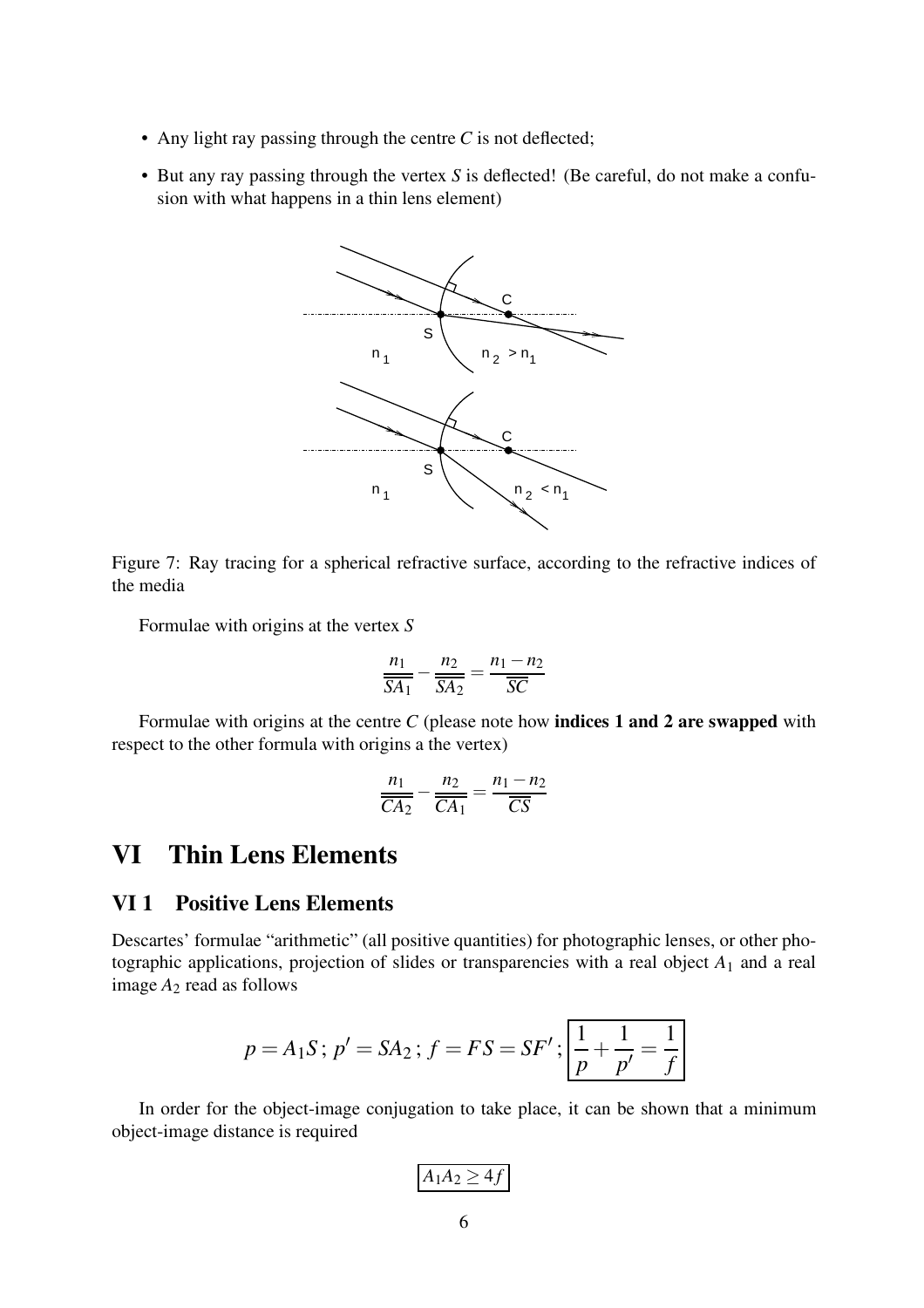

Figure 8: Object-image ray tracing for a thin positive lens element

Examples: to make a projection with a positive lens of 250 mm focal length it is impossible to focus if it there is less than 1m between the object and the screen. For a 35-mm slide projector equipped with a lens of 90 mm focal length, this minimum distance is reduced to 360 mm. At the minimum distance  $A_1A_2 = 4f$  we are at a 1:1 ratio, this situation has little interest for a projection (except for image transport with image inversion in an optical instrument like oldstyle spyglasses), but which corresponds to the macro-photo situation with the image of the same size as the object. Shooting in this configuration called "2f-2f" corresponds to the 1:1 ratio (image size = object size) which allows to photograph a full-frame postage stamp in 35 mm format. Starting from a camera set-up for conventional landscape photography at large distances, object to infinity, image in the focal plane, in order to reach the 1:1 ratio, it will be necessary to extend the lens-to-film distance by an amount equal to one focal length, using one or more extension rings or a macro bellows (see below "Measurement of focal lengths").

#### <span id="page-6-0"></span>VI 2 General Algebraic Formulae

#### For any centred system, within the Gauss approximation.

Generalised Descartes formulae with origins at the principal planes  $H$  and  $H'$ ; if it is necessary to remember only one algebraic formula, valid in all cases (real or virtual objects, positive or negative lenses, association of thin or thick lens elements), prefer this one

$$
V^\prime = V + C
$$

where C denotes the *convergence* of the system, with

$$
V = \frac{n}{\overline{HA_1}}; V' = \frac{n'}{\overline{H'A_2}}; C = \frac{n'}{\overline{H'F'}}; \frac{\overline{HF}}{\overline{H'F'}} = -\frac{n}{n'}; f = \overline{HF}; f' = \overline{H'F'}
$$

Principal points  $H$  and  $H'$  are points on the optical axis located in the principal planes. Principal planes are object/image conjugated planes with a magnification equal to +1. Principal planes are found by looking for the intersection of an incident light ray parallel to the optical axis with the corresponding emerging ray (this determines the image principal plane passing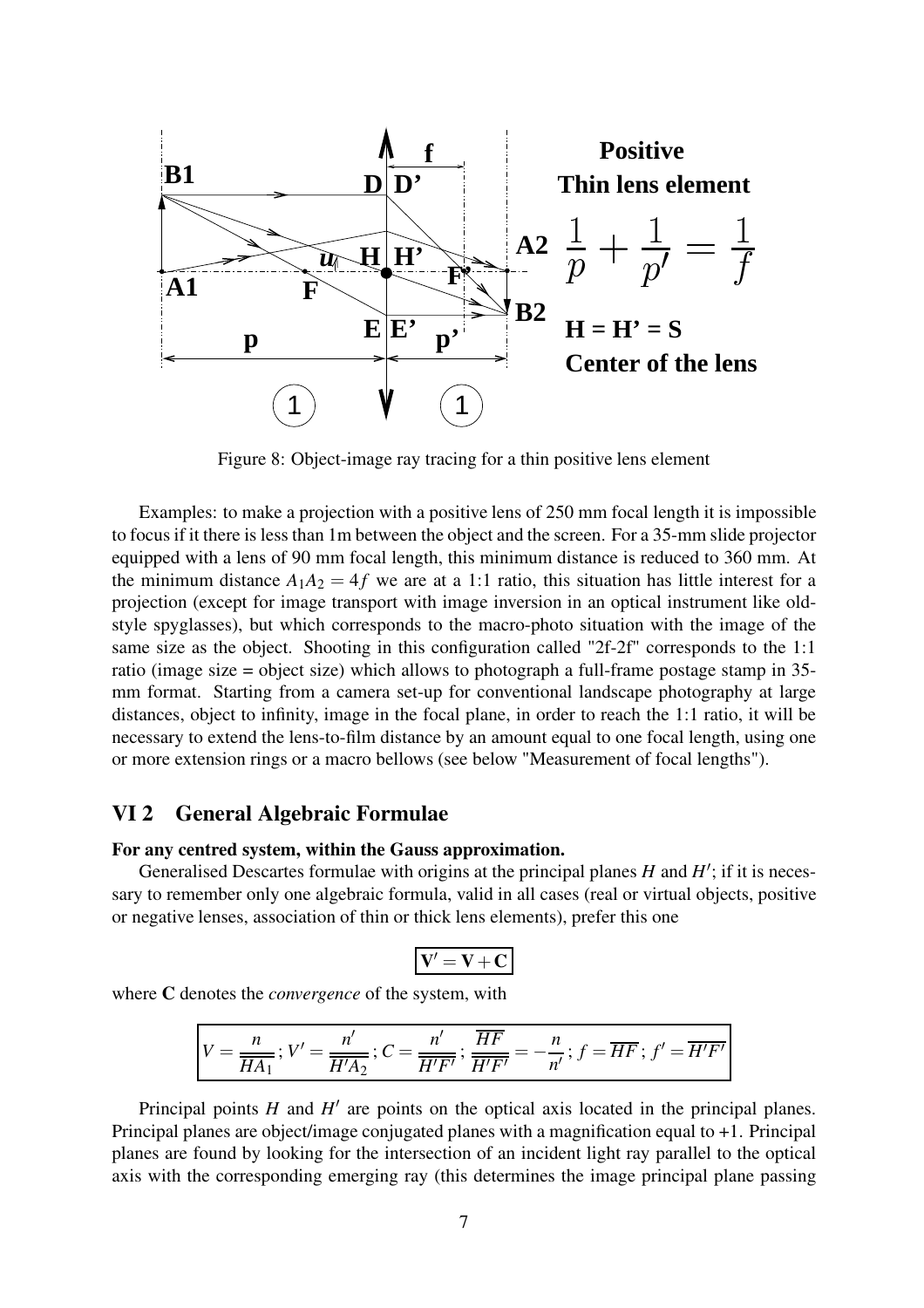

Figure 9: Focal points and principal planes of a thick centred system

through  $H'$ ), or by finding the intersection of an emerging parallel ray with the corresponding incident ray (this determines the object principal plane passing through *H*).

Object / image lateral magnification

$$
M = -\frac{\overline{HF}}{\overline{FA_1}} = -\frac{\overline{F'A_2}}{\overline{H'F'}}
$$

Generalised Newton's formulae

$$
\overline{FA_1}\times\overline{F'A_2}=\overline{HF}\times\overline{H'F'}=f\times f'
$$

Nodal points *N* and *N'*: nodal points of a thick compound optical system are two points on the optical axis, conjugate of each other, and for which corresponding rays cross the axis at those points with the same angle w/respect to the axis (the angular ratio is equal to  $+1$ ). In optical systems where refractive indices are the same on input and output, e.g. for any usual photographic application in air, **nodal points are identical to principal points**, i.e.  $N = H$  and  $N'=H'$ .

In such a system, the most common ones in photography, the object focal length and the image focal length are equal in magnitude and of opposite sign i.e.: *HF* = −*H*′*F*′ . Any system with identical refractive indices on input and output has only one focal length,  $f' = \overline{H'F'}$  which is *positive* for a positive system (most photographic lenses) and *negative* for a negative system (e.g. a teleconverter, a doubler).

#### <span id="page-7-0"></span>VI 3 Combination of Two Thin Lens Elements

Consider the combination of two thin lens elements, with input and output indices  $n_1$  and  $n_2$ , with an intermediate index *n* between the two elements.

Define as  $C_1$  and  $C_2$  the **convergences**, being equal to the inverse of focal lengths (object or image focal length), multiplied by the corresponding refractive index (input or output) of each thin lens element.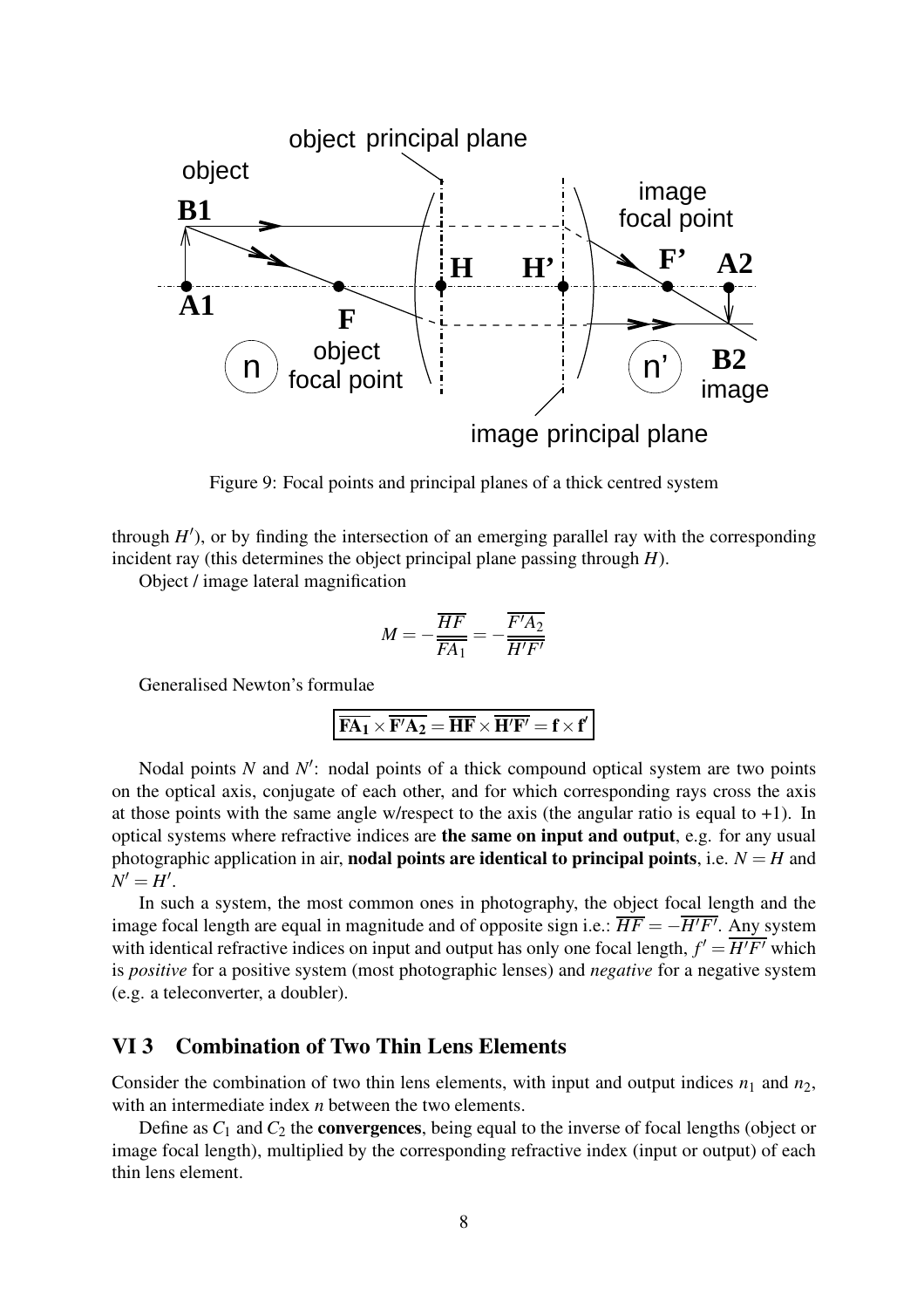

Figure 10: Combination of two thin lens elements to build a thick compound lens

$$
C_1 = -\frac{n_1}{S_1F_1} = \frac{n}{S_1F_1'}; C_2 = -\frac{n}{S_2F_2} = \frac{n_2}{S_2F_2'};
$$

The convergence *C* of the combined system is given by Gullstrand's formula

$$
C = \frac{n_2}{\overline{H'F'}}; \quad \boxed{C = C_1 + C_2 - \frac{eC_1C_2}{n}}
$$

Note: the location of principal planes *H* and *H* ′ can be *anywhere* and without any obvious relationship between the location of the centres of thin lens elements.

*Simplest case:* two thin lens elements stacked one over each other without gap ( $e = 0$ )  $\Rightarrow$  **C** = **C**<sub>1</sub> + **C**<sub>2</sub>. In air (*n*<sub>1</sub> = *n*<sub>2</sub> = 1) this yields  $\frac{1}{f}$  = 1  $\frac{1}{f_1}$  + 1 *f*2

## <span id="page-8-1"></span><span id="page-8-0"></span>VII Measurement of Focal Lengths

#### VII 1 Cornu's Method

A light source *S* is located at the object focal point F of a positive lens *L*0. This set-up is named: collimator.

Measurements require an optical bench and a fixed-distance viewer able to precisely focus through an eyepiece at various image locations as explained below. We assume that the optical axis is horizontal.

- Collimator set-up: for example by auto-collimation with a plane mirror located close to the exit side of *L*0, reflecting light back to *S*. The proper set-up is obtained when the reflected image exactly coincides with *S*.
- When the collimator is properly set-up, the image of  $S$  through  $L_0$  is at infinity, hence S  $\rightarrow \infty$   $\rightarrow$  yields through the lens under test an image  $F' = F_2$ , i.e. the image focal point of the system. Now various images are to be located using the fixed-distance viewer.
	- focus to *S*2, the exit lens vertex of the system (e.g. place a small piece of paper on the lens vertex and focus on it)
	- focus to  $R_2$  image of  $R_1$  through the system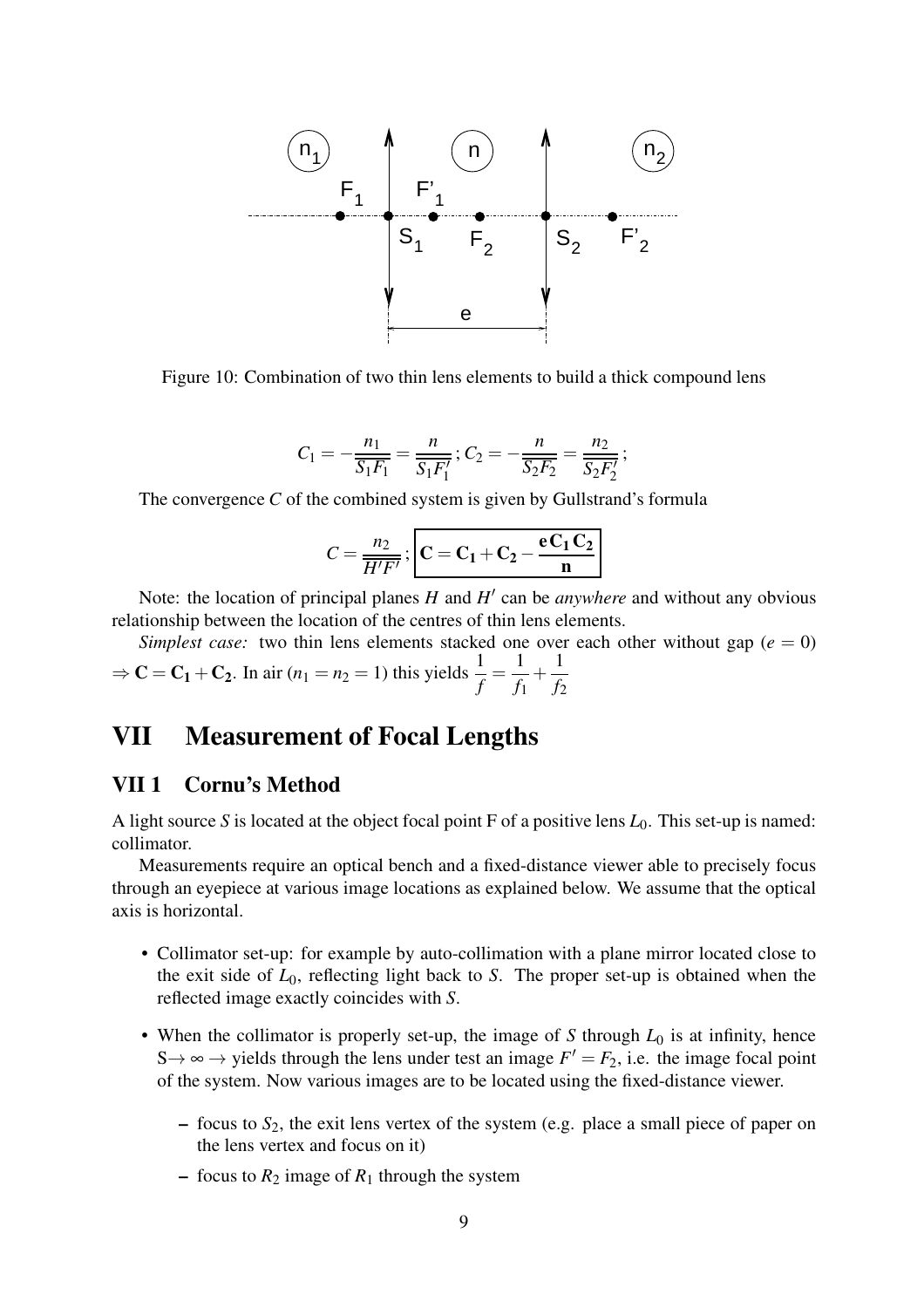

Figure 11: Determination of principal planes and focal lengths of a thick compound lens using Cornu's method

- rotate the system by 180° around a vertical axis so that input becomes exit and vice-versa: *S* now yields the object focal point of the system  $F = F_1$ 
	- focus to  $R_1$
	- focus to  $S_1$  the image of  $S_2$  through the system
- compute the following (positive or negative) distances  $\overline{F_2S_2}$ ,  $\overline{F_2R_2}$ ,  $\overline{F_1R_1}$ ,  $\overline{F_1S_1}$
- Newton's formulae yield:  $\overline{HF_1} \times \overline{H'F_2} = -f'^2 = \overline{F_1R_1} \times \overline{F_2R_2} = \overline{F_1S_1} \times \overline{F_2S_2}$

Now we have the location of foci  $F = F_1, F' = F_2$  and the focal lengths  $\overline{HF_1} = -\overline{H'F_2} = -f'$ , hence we locate  $H$  and  $H'$ , at a distance of one focal length  $f'$  from the corresponding foci.

### <span id="page-9-0"></span>VII 2 Simplified Method to Find the Focal Length of a Thick Positive Lens

This method is valid for all positive lenses, e.g . photographic lenses. In old French textbooks, it is know as Davanne & Martin's method (end of the XIX-st century).

Note: the diagram represents  $H$  behind  $H'$ , this situation may exist for a thick compound lens.

- collimator + parallel beam  $\Rightarrow$  *F'* focused on screen
- the distance between the system and the screen is set-up so that the object  $AB \rightarrow$  yields an image at *A'B'* of same size as *AB* but *reversed* on the screen.<sup>[1](#page-9-1)</sup>

<span id="page-9-1"></span><sup>&</sup>lt;sup>1</sup>Note: this is only possible if the object-image distance is greater than  $4f'$ , hence if the focal length of the system  $f'$  is totally unknown, one should allow as much space as possible between the object and the screen.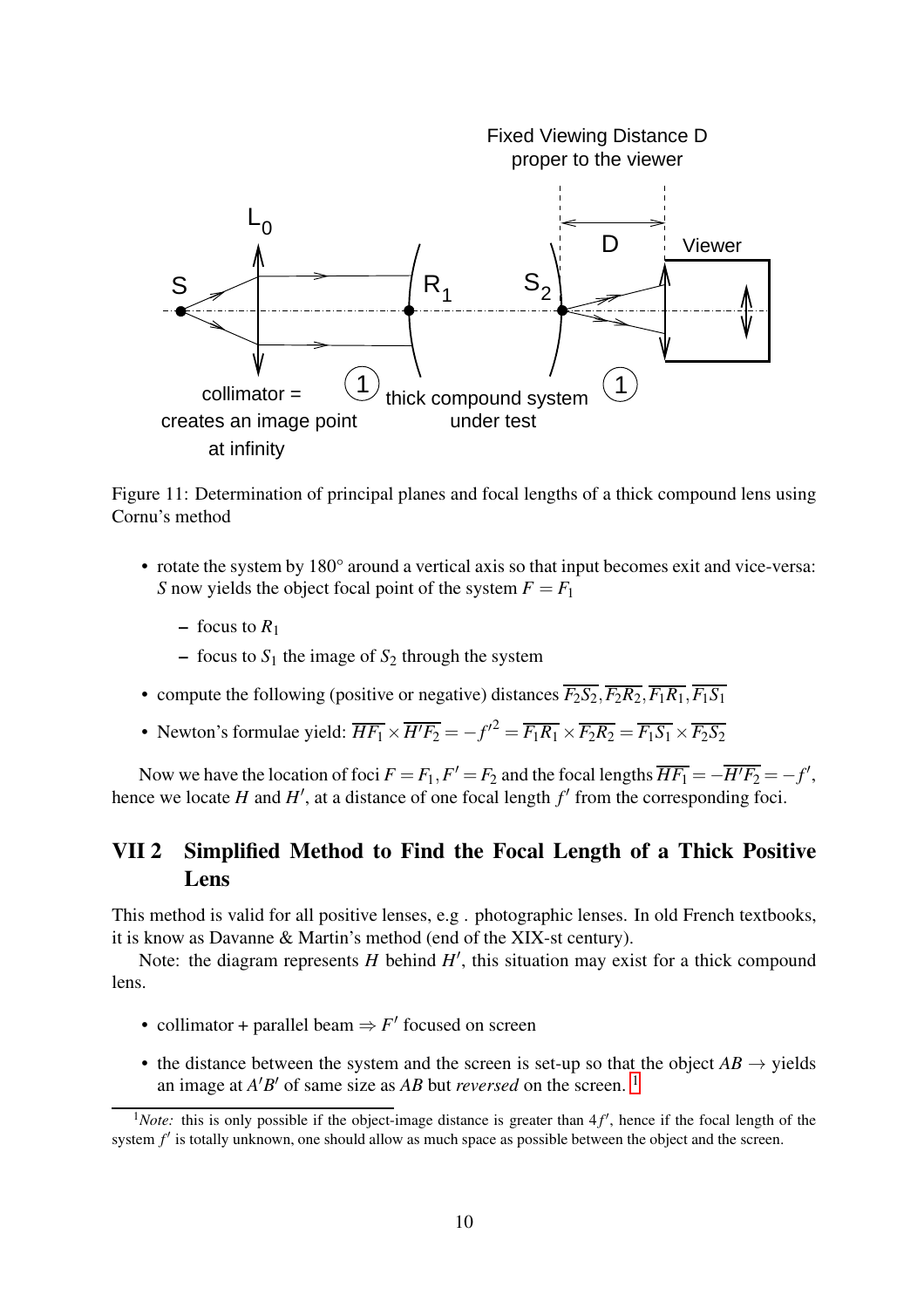

Figure 12: Simplified method to find the focal length of an unknown thick positive lens, infinity -> focus and 1:1 magnification ratio

- $\Rightarrow$  in this situation, object and image are conjugated in the "2f-2f" setting  $\Rightarrow$   $\overline{F'A'}$  =  $\overline{H'F'}=f'$ .
- The required distance, moving the screen backward beyond the image focal point F', allowing to focus at 1:1 ratio (" $2f-2f$ ") is equal to  $f'$  for any thick positive compound lens of any design, the location of principal points  $H$  and  $H'$  can be anywhere.

This method is relevant to any photographic lens, providing it is a positive system (and not a tele-converter which is a negative system).



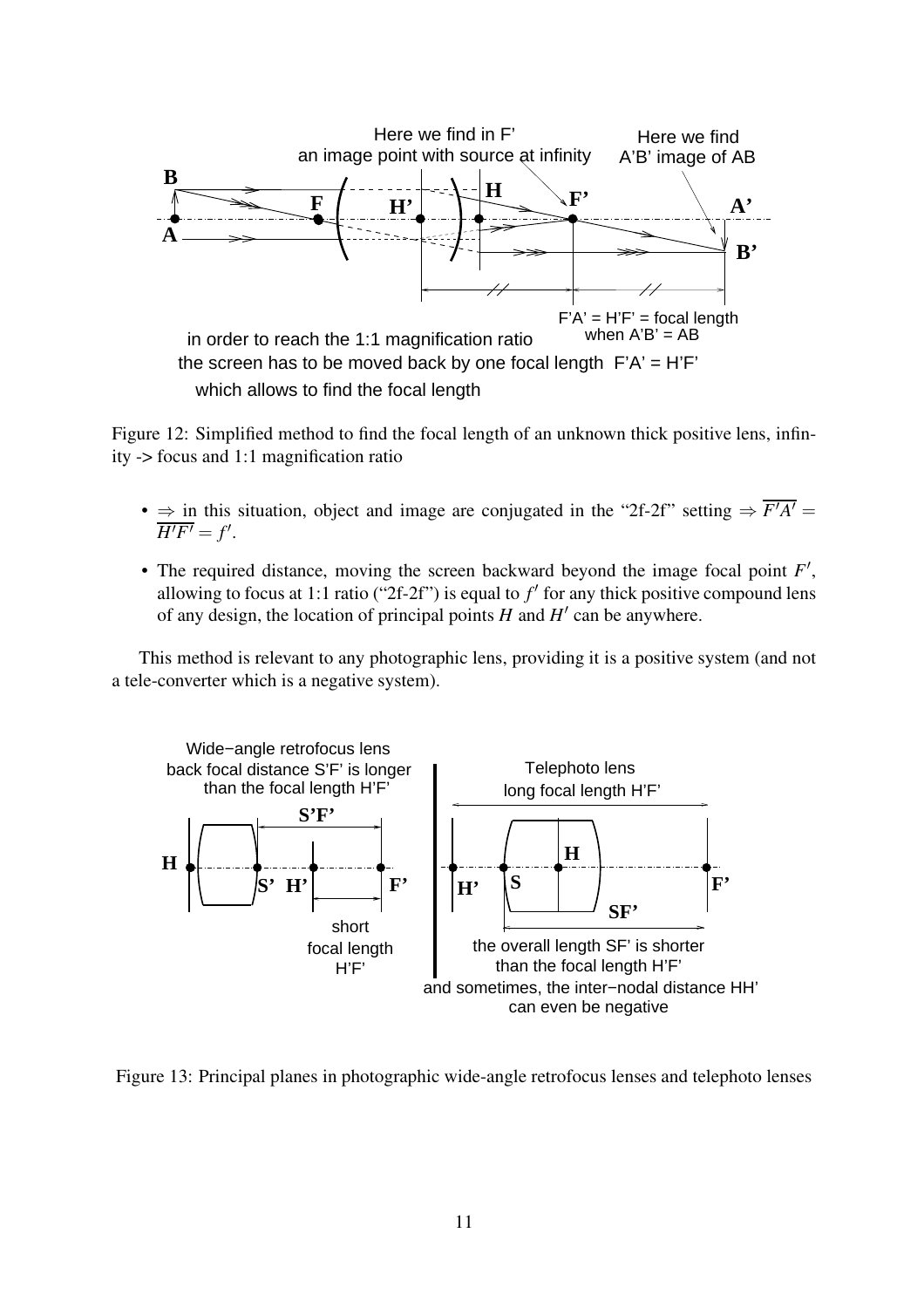## <span id="page-11-1"></span><span id="page-11-0"></span>VIII Classical Visual Instruments

### VIII 1 The Human Eye

In principle a "normal" human eye sees sharp at infinity without accommodating.

• A short-sighted eye can see sharp only at short distances. For example this distance can be  $D = 10$  cm (quite severely short-sighted, but can be corrected with a negative lens of 10 dioptres) or 1 m (correction of 1 dioptre, weakly short-sighted).

A hyperopic (long-sighted) eye must make an effort to accommodate even to see sharp at infinity. This yields an uncomfortable eye strain (accommodation) to write or read at distance  $D = 30$  cm.

### <span id="page-11-2"></span>VIII 2 Loupe, Magnifying Glass

The object is located at the object focus of the magnifying glass,  $\Rightarrow$  the image is sent to infinity.



Figure 14: Classical focus->infinity set-up for a magnifying glass

The *intrinsic* "commercial" magnification of a loupe is frequently défined as:  $M_{ic}$  = 1  $\frac{1}{4f'}$ , where  $f'$  is the focal length in meters.

For example, the commercial engraving "8×" means:  $M_{ic} = 8$ ;  $f' \approx 3.1$  cm.

### <span id="page-11-3"></span>VIII 3 Microscope

*A* ′*B* ′ is the magnified image of *AB*. A microscope lens is a positive optical system with a large convergence (short focal length *f* ′  $\frac{1}{1}$ , from a few mm to one cm). The eyepiece is a separate optical system of positive focal length sending the magnified image  $A'B'$  delivered by the microscope lens to infinity for visual observation.

In those conditions, the observer can see sharp without accommodating. The distance ("tube length")  $F_1'F_2 \simeq 16$  cm in classical microscopes (for biological samples). The microscope *power P* is defined as:  $P \simeq$ ∆ *f* ′  $\frac{f}{1}$  $\frac{1}{2}$ . The magnification  $M_{obj}$ . (for the microsope lens) is given by  $M_{obj.} =$ ∆  $\frac{1}{f_1'}$ . The intrisinc commercial magnification of the microscope  $M_{\text{cm}}$  is given by  $M_{\text{cm}} = M_{\text{obj}} \times M_{\text{eyep}}$ . The orders of magnitude are:  $M_{\text{cm}}$  from 25 to 2500,  $M_{\text{obj}}$  from 2.5 to 120, and for eyepieces *M*eyep. from 5 to 20.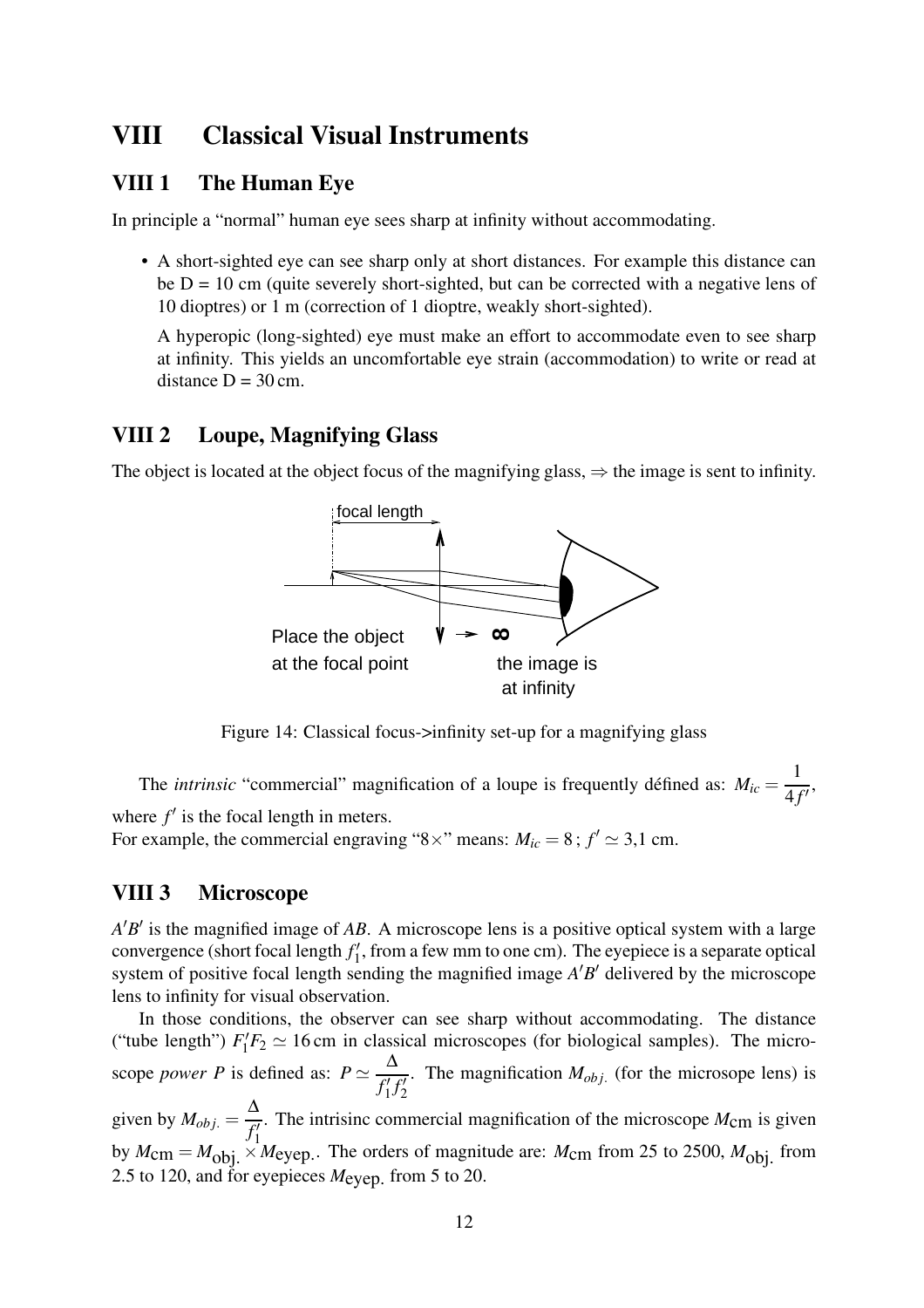$\Delta$  = F'1 F2 Microscope lens very short focal length f'1 Eyepiece **A F'1 H' H B B'**  $A' = F2$ 

Figure 15: Principles of the Optical Microscope

focal length f'2

#### <span id="page-12-0"></span>VIII 4 Astronomical refractor telescope



Figure 16: Principles of the refractor astronomical telescope in the "afocal" set-up, location of the exit pupil, where the eye should be

The telescope is set-up in the *afocal* configuration or  $\infty - \infty$  set-up, if  $F'_1$  $T_1'$  and  $F_2$  coincidate. The angular magnification  $M_{\alpha}$  is given by

$$
M_{\alpha} = \frac{\alpha'}{\alpha} = \frac{\overline{O_1 F_1'}}{-\overline{F_2} \overline{H_2}} = -\frac{f_1'}{f_2'}
$$

In such an afocal system, the lateral magnification  $M<sub>y</sub>$  is independent from the object's position.  $M_y$  is given by

$$
M_{y} = \frac{y'}{y} = \frac{1}{M_{\alpha}} = -\frac{f'_{2}}{f'_{1}}
$$

Typical values for  $M_\alpha$ :  $f'_1$  $f'_1 = 1$  m,  $f'_2$  $C_2'$ =2 cm  $\Rightarrow$   $M_\alpha$  = -50 (minus sign, the image is reversed).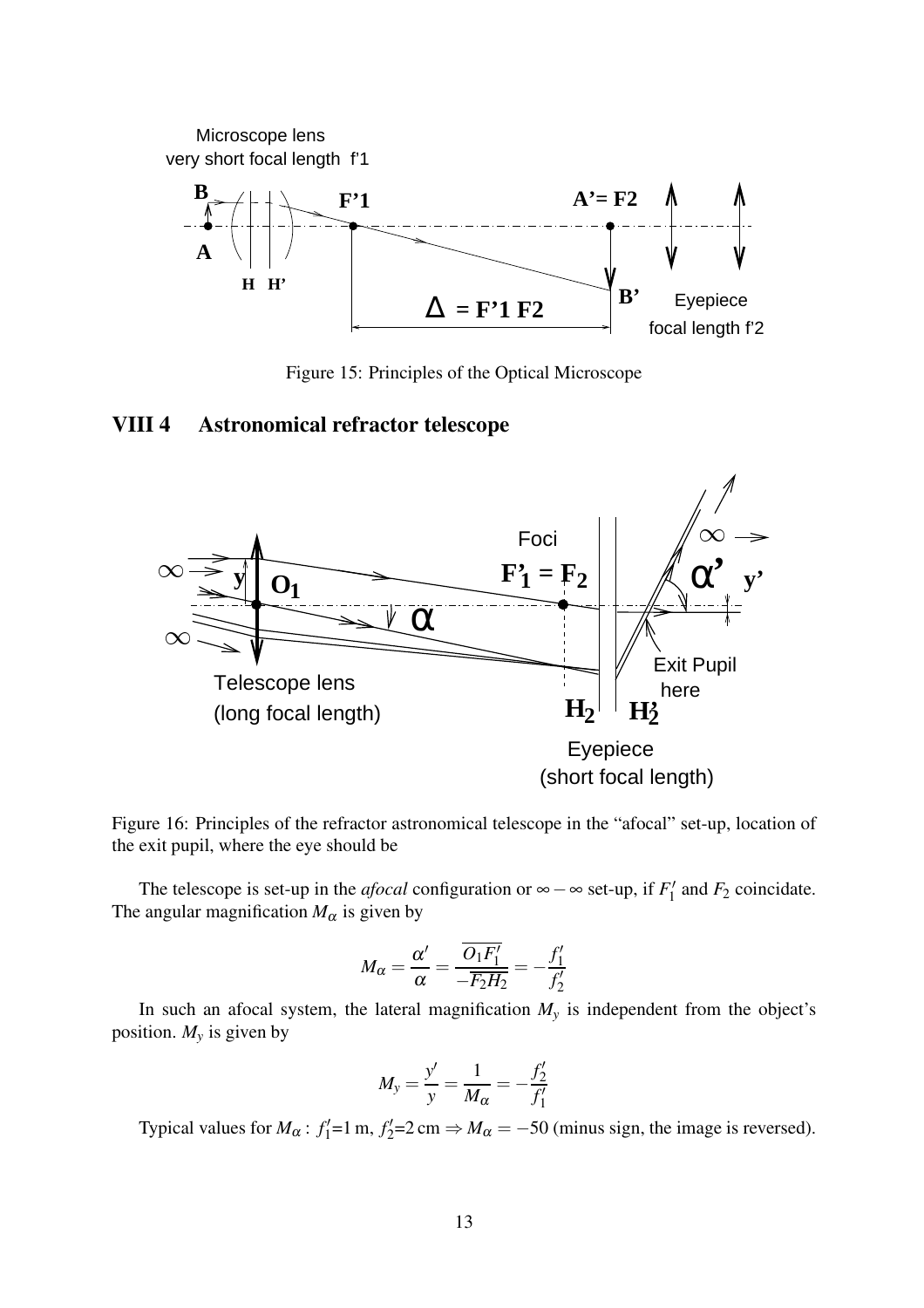#### <span id="page-13-0"></span>VIII 5 Binoculars

A pair of binoculars is equivalent to two coupled astronomical glasses, combined with erecting prisms to restore the image "in the right direction". Meaning of commercial indications:  $8 \times 20$ means 8 for the angular magnification (without unit) and 20 for the diameter of the lens expressed in mm. Above  $G \simeq 10$  you don't gain anything in terms of image details for freehand use anymore, because of the motion blur<sup>[2](#page-13-2)</sup>.

By dividing the diameter of the lens (e.g. 20 mm) by the magnification (e.g. 8) the diameter of the "exit pupil", i. e. the diameter of the light beam just outside the eyepiece, i.e. 2.5 mm in the selected example, is obtained. For use of the binoculars *by day light*, an exit pupil of 2.5 mm is sufficient. With binoculars  $8 \times 50$ , the exit pupil will be 6.25 mm which is only useful for use *at night*. Indeed during the day the pupil of the human eye does not exceed a diameter of about 2.5 mm; therefore this pupil size actually limits the diameter of the beam: it is useless to pay a very expensive price for a  $8 \times 50$  instrument in this case. At night, on the other hand, since the pupil of the human eye is at least opened by 6 mm in diameter, we will benefit from a "light funnel" effect, for night scenes or star observation<sup>[3](#page-13-3)</sup>.

#### <span id="page-13-1"></span>VIII 6 Appendix: Adjustment of instruments to avoid visual strain

PURPOSE: to ensure that the observed image is "far ahead" and not between 1 and 20 cm... which would lead to forced accommodation, especially embarrassing when both eyes do not observe at the same distance, when the instrument is out of proper focusing.

For all binocular instruments, it is essential to set the inter-pupil distance correctly, as no operator is built in the same way! Modern wide-field eyepieces make it possible to keep corrective eyeglasses on; this is important, especially for the correction of astigmatism, which can only be achieved by ophthalmic lenses. Weak myopia or hyperopia without astigmatism, on the other hand, can be easily compensated by adjusting the central sharpness setting and dioptre correction of either eyepiece (see below).

• Binocular magnifier, low power microscope:

Move the lens + eyepiece assembly away from the object, then gradually move closer without exceeding optimal focus. If we go beyond this point, in very little movement of the microscope the image placed *in principle* at infinity approaches below  $\simeq$  20cm, which leads to forced accommodation.

Disadvantage with high-power microscopes, which have a very short frontal viewing distance (1 mm or less): with this method there is a risk of damaging the object or breaking the slide cover (thickness: 0.16 to 0.18 mm) by approaching too close. In elementary classes, natural science teachers recommend that the microscope be placed in contact with the object or the cover blade first, then gradually moved away. This second method reduces the risk of breakage of the equipment. If this is done, it is then preferable for the eyes to exceed the sharpness point and "re-lower" to resume focusing without exceeding the optimum. In all these fine adjustments it is preferable to keep grabbing the focusing

<span id="page-13-2"></span> $2$ with the notable exception of some recent models equipped with an opto-mechanical anti-shake system inspired by what is used in some telephoto lenses.

<span id="page-13-3"></span> $3$  for a precise discussion of the possible gains in "luminosity" when comparing observation with the naked eye and observation through an instrument, see the classic textbooks. The result is not at all intuitive.